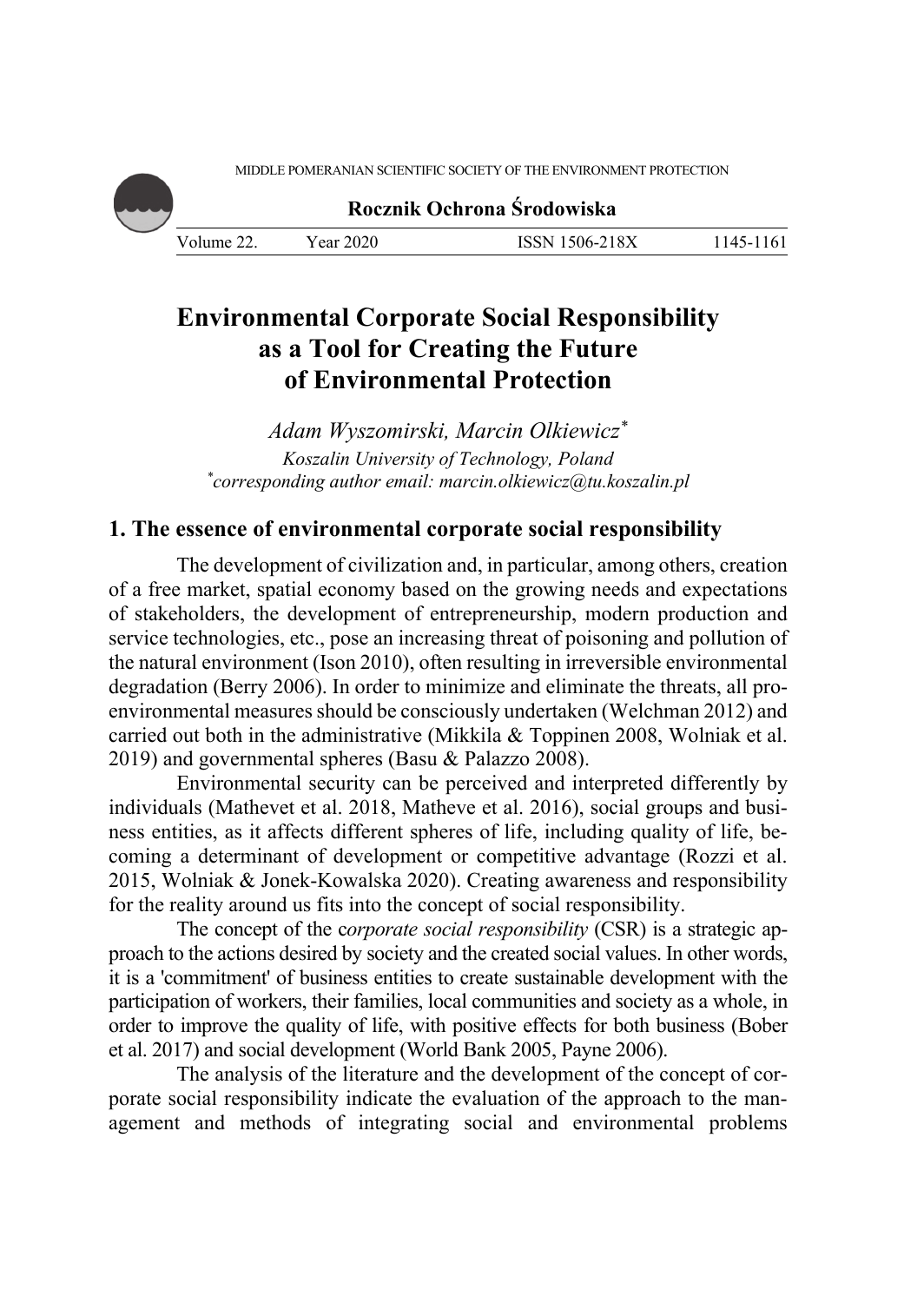(Raymond et al. 2016) with everyday business activities and management systems (Wolniak & Sędek 2009) in favour of integrating environmental issues with regular management systems, such as ISO 14001 (Pacana et al. 2017, Pacana 2017) or ISO 50001 (Bober & Olkiewicz 2017). This results in comprehensive environmental, social, quality and health integration within the framework of the new standards created as SA8000 (Makuch 2011), ISO 2600:2010 based on codes of ethics or codes of conduct (Dobers 2009).

Attempts to describe, identify the idea of corporate social responsibility have been unified in the international standard ISO 26000, as the organization's responsibility for the impact of its decisions and actions on the society, environment and sustainable development of the organization through the adopted transparent and ethical behavior (ISO 2018). Process based approach to management/activity in the areas of: Community involvement and development; Human rights; Human resource management; Environment; Fair business practices and Consumer affairs are intended to enable an organization to achieve market success by recognizing, building appropriate stakeholder relations and enhancing the organization's value (Olkiewicz 2020). It should be noted that ISO 26000 is not a "strict" management standard, but a guideline to promote a commonly understood social responsibility, shaped by organizations' compliance with legal, environmental, cultural, social, organizational and economic requirements. Fig. 1 presents the idea of ISO 26000 and indicates the relations between individual elements of the standard including the methodology of its application.

The analysis of the mentioned respective literature shows that CSR is designed to:

- comply with the letter of the law and ethical standards,
- voluntary create activities for the benefit of the natural environment and stakeholders,
- identify and record CSR principles in strategic documents,
- improve management systems, in particular in the area of stakeholder relations, meeting and monitoring their needs, etc.,
- develop products from innocuous materials or with little harm to the environment,
- implement innovative, pro-ecological, economically and socially justified solutions,
- reduce the use of natural resources, energy,
- monitor, reduce or eliminate potential threats to: respect for human rights, compliance with labor standards, environmental protection and fight against corruption, by creating environmental activity reports.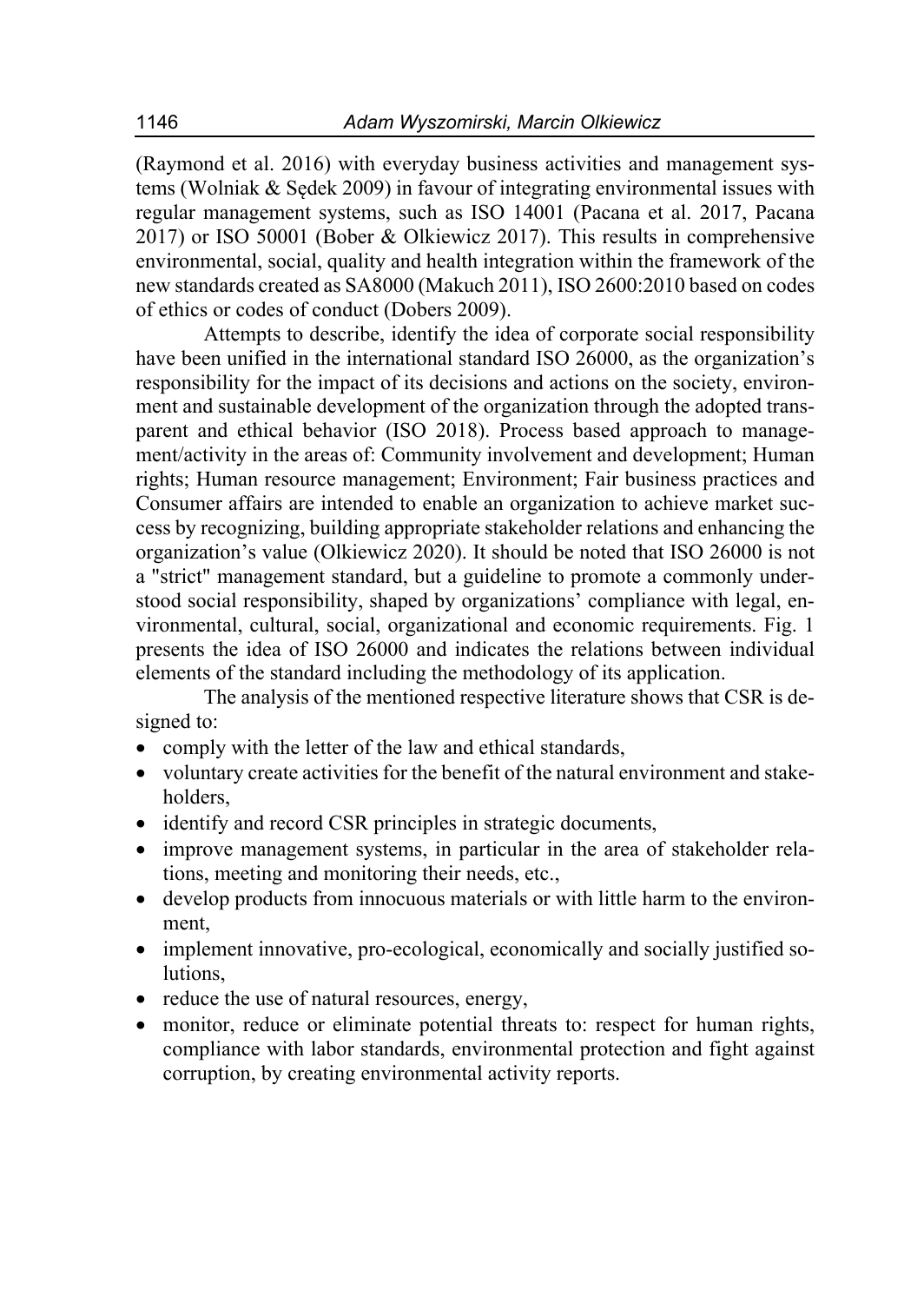

#### **Fig.1.** The idea of ISO 26000

Source: *Discovering ISO 26000 provides a basic Understanding of the voluntary International Standard ISO 26000:2010, Guidance on social responsibility*, 2018, International Organization for Standardization, Geneve, Switzerland

In practice, CSR (Lindgreen et al. 2009, Jamali & Mirshak 2007) is an area that is identified in different ways and is subject to scientific research, because the scope of activities and the extent of its impact are very broad, both in the set of instruments and in the areas of economy, including science (Rasche2009, Oskarsson & Malmborg 2005). It should be noted that CSR is an inspiring concept that offers many opportunities, freedoms of awareness-building and responsibility for actions taken, especially strategic ones (Chandler 2016, Rasche & Morsing 2017), which increase the credibility of a company both on business dimension and in non-business sphere. Popularization of the idea of corporate social responsibility, the creation of a "positive" image of the organization (Anderson et al. 2010), affects market stakeholders, which in turn allows entities to sustainable development by maximizing profits (Callan & Thomas 2009, Sivarama 2011), implementing innovations (Olkiewicz 2018), dominating the sector, improving the quality of products and services, optimizing manufacturing processes (Walker et al. 2014), etc., taking into account social and environmental issues (COEC 2001, Glachant 1994). Therefore, building awareness and an organizational culture of the company focused on meeting needs, as well as the growing threat of environmental degradation increases the need to identify and apply *environmental corporate social responsibility* (ECSR) (Farrow et al. 2017, Hynes & Wilson2016). In other words, it is an extension of the CSR concept to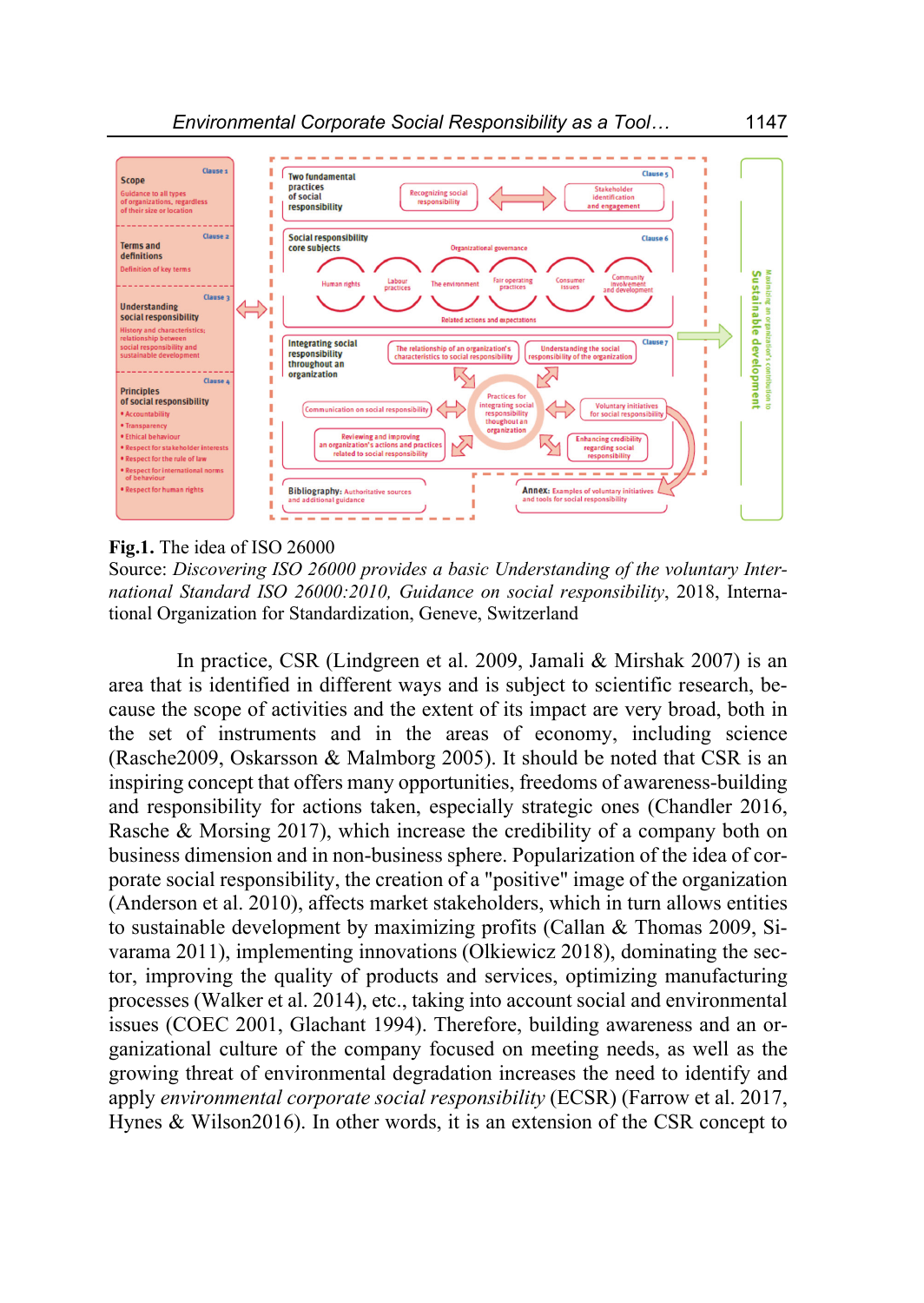management development, where the main determinant, the reference, is environmental protection.

The reluctance to raise environmental awareness, to recognize threats to environmental safety and to take responsibility or share responsibility for the wider good is significant, both in society and in business. Therefore, continuous improvement of the implemented activities, intensive educational work and activities for the safety and protection of natural resources are required from all stakeholders (Horan et al. 2011, Golob et al. 2019, Caillaud et al. 2016). It was also recognized that activities aimed at environmental responsibility are of a longterm nature (Opoku 2004, Moon 2007), also in the area of creating and complying with laws (Olkiewicz & Olkiewicz 2020), implementing pro-environmental management systems, but the results achieved are always assessed in terms of the environmental effect (Chiarini&Vagnoni 2017, Ostrom 2009).

The concept of ECSR assumes that: (Jabłoński et al. 2010),

- 1. it is a concept of increasing the company's value through the dynamics of using ecological criteria to meet the needs of shareholders and other stakeholders,
- 2. it is a platform for building an effective business model based on ecological criteria,
- 3. it is a source of creating eco-innovation for the long-term development and growth of the company,
- 4. it creates activities connected with striving to balance business needs between shareholders and stakeholders, where the dialogue platform is related to treating environmental protection as a key success factor, considering critical processes in relation to their greening and the development of bio-ecological products,
- 5. it is a source of effective use of the combination of tangible resources and intangible factors of the company's functioning in the context of the adopted ecological criteria (pro-environmental raw materials, pro-environmental machines, devices and other material resources of the company, ecological knowledge, ecological competence),
- 6. it is a link between the internal and external environment (comparison of macro-environmental factors, e.g. regulatory, legal and political factors in relation to the company's environmental impact),
- 7. it guarantees effective reporting of standards of conduct for stakeholders with regard to the internal functioning of the company (human and natural rights, work and technology, working and environmental environment, health and environmental protection, etc.),
- 8. it provides a platform for an effective use of the company's intellectual capital (relational, organizational, innovative and human) in terms of increasing social capital between all stakeholders, and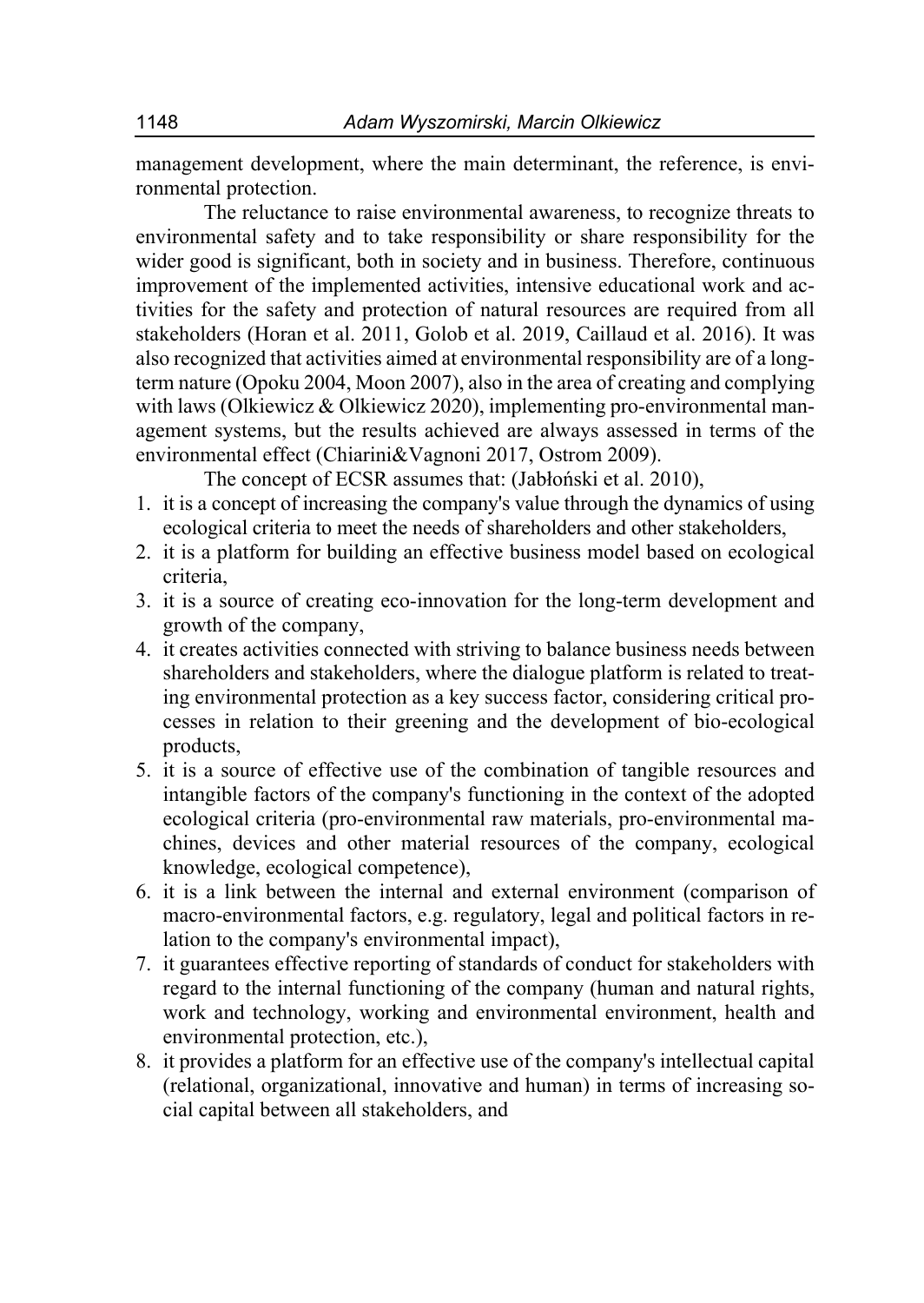9. it is a source of reduction of the company's business risk (improvement of creditworthiness, improvement of business credibility, reduction of process risk of the company's strategic resources).

The ECSR activities, as voluntary, taking into account the social, ecological, business and legal spheres, are possible to implement using the appropriate competences, knowledge and management skills, as well as technology, while ensuring sustainable pro-ecological development (Callan & Thomas 2009, Stern2000), consumer loyalty (Homburg & Giering 2001) and the company's reputation (Cuesta-Valiño et al. 2018, Bormane et al. 2017), and providing customers with an appropriate level of satisfaction and improving the quality of life.

### **2. Actions for environmental corporate social responsibility – Legislative requirements**

The high and ever-growing awareness of the need for environmental protection measures resulted in the creation of a treaty in Kyoto in 1997 to support action against global warming. The Kyoto Protocol is a legally binding agreement under which industrialized countries have been committed to reducing their total greenhouse gas emissions by 5.2% by 2012 compared to 1990. This meant that all activities aimed at reducing gas emissions were directed at investments in new technologies, as part of renewable energies. An additional determinant of the need to implement modern solutions and change the perception and importance of the natural environment was the climate and energy package, adopted as a "green revolution" in 2008 by EU states. EU countries have declared that there will be a reduction in  $CO<sub>2</sub>$  emissions by 20%, an increase in the share of renewable energy to 20% and up to 20% energy savings until 2020. The term "3x20 objectives" is commonly used. Table 1 presents other normative acts determining the direction of pro-ecological activities.

Also Poland, under the ecological responsibility resulting from the ECSR, on 10. November 2009 adopted long-term measures aimed at the development of the energy sector, defining Poland's energy policy until 2030, taking into account pro-environmental aspects.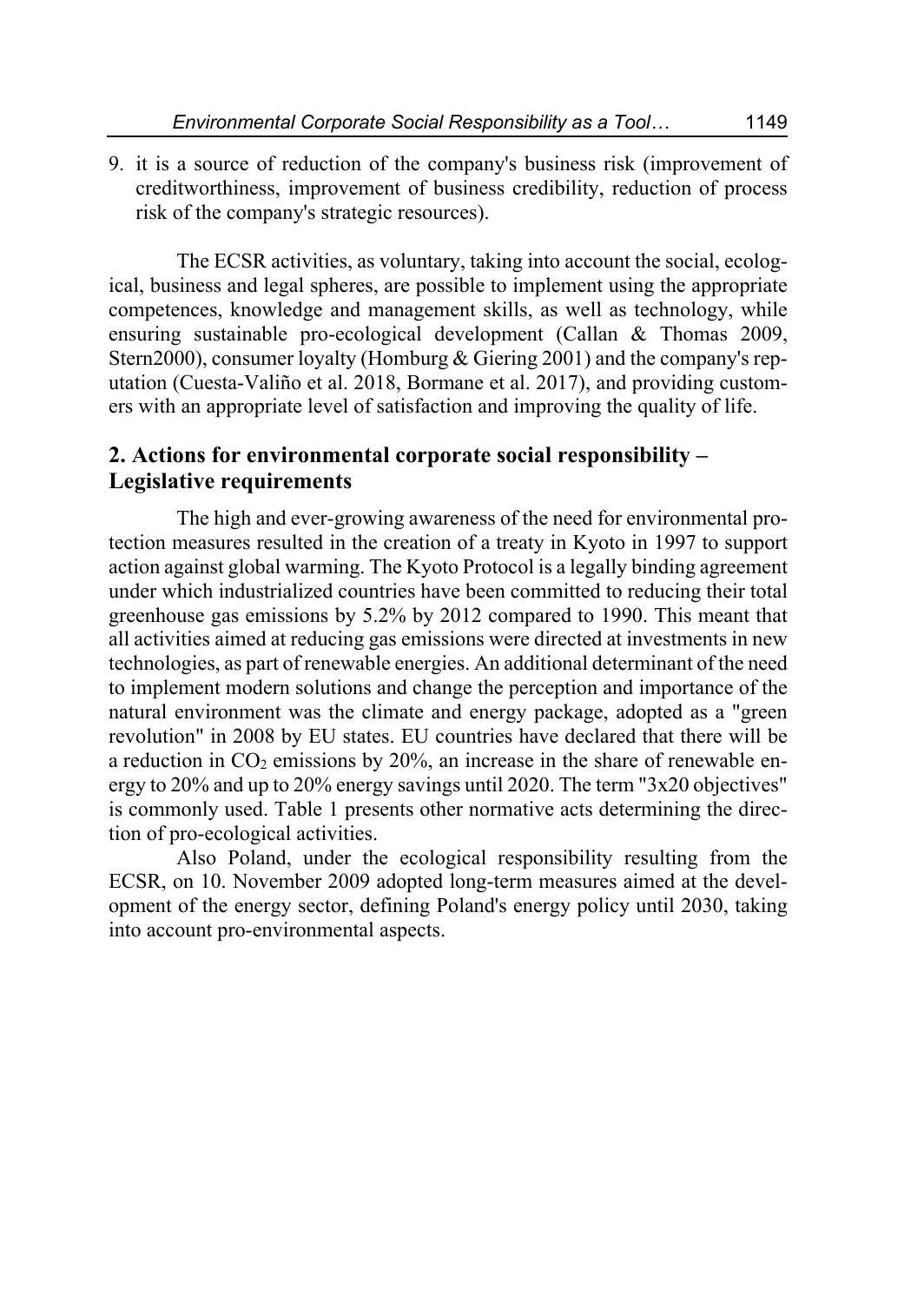|  | Table 1. Selected EU directives |  |
|--|---------------------------------|--|
|--|---------------------------------|--|

| Sing.            | Directive                                                                                                                            | Objectives and main activities                                                                                                                                                                                                                                                                                                             |
|------------------|--------------------------------------------------------------------------------------------------------------------------------------|--------------------------------------------------------------------------------------------------------------------------------------------------------------------------------------------------------------------------------------------------------------------------------------------------------------------------------------------|
| 1.               | Directive 2002/91/WE on<br>the energy performance of<br>buildings                                                                    | - establishment of minimum energy performance requirements for<br>new and existing buildings,<br>- housing energy certification,<br>- inspection of boilers, air-conditioning and heating systems.                                                                                                                                         |
| $\overline{2}$ . | Directive 2003/87/WE es-<br>tablishing a scheme for<br>greenhouse gas emission al-<br>lowance trading within the<br>Community        | - establishing a scheme for greenhouse gas emission allowance trad-<br>ing within the Community,<br>- promoting reductions of greenhouse gas emissions in a cost-effec-<br>tive and economically efficient manner.                                                                                                                         |
| 3.               | Directive EC/2004/8 on the<br>promotion of useful cogen-<br>eration                                                                  | - increasing the share of combined production of electricity and heat<br>(cogeneration),<br>- increasing the efficiency of primary energy use and reducing<br>greenhouse gas emissions,<br>- promotion of highly efficient cogeneration and beneficial to the<br>economic incentives (tariffs).                                            |
| 4.               | Directive 2005/32/WE es-<br>tablishing a framework for<br>the setting of eco-design re-<br>quirements for energy-us-<br>ing products | - design and manufacture of the equipment and consumer electrical<br>appliances with increased energy efficiency,<br>- for establishing energy efficiency requirements based on the crite-<br>rion of minimizing costs throughout the product life cycle (life cycle<br>costs include the costs of acquiring, owning and decommissioning). |
| 5.               | Directive 2008/50/EC<br>on<br>air quality CAFE                                                                                       | - air quality objectives,<br>- zones and agglomerations,<br>- quality evaluation systems,<br>- management and air quality plans.                                                                                                                                                                                                           |
| 6.               | Directive 2009/28/WE on<br>the promotion of the use of<br>from renewable<br>energy<br>sources                                        | - national action plans by 30 June 2010,<br>- calculation of the RES shares,<br>- joint projects of the EU-27,<br>- joint support schemes.                                                                                                                                                                                                 |
| 7.               | Directive 2010/31/WE<br>On the Energy performance<br>of buildings                                                                    | - establishment of a minimum performance requirements for new<br>and renovated buildings,<br>- energy certification of buildings,<br>- inspection of boilers, air-conditioning and heating systems.                                                                                                                                        |
| 8.               | Directive 2012/32/WE on<br>energy and energy services<br>efficiency                                                                  | - reduction from 2008 final energy consumption by 1%, achieving<br>9% in 2016,<br>- obligation to establish and periodically update the National Action<br>Plan for the improvement of energy efficiency.                                                                                                                                  |

Source: Olkiewicz & Bober 2017.

The assumptions of the Ministry of Economy include a fuel and energy demand forecast (by 2030 the demand for energy will increase by 29%, and in particular the demand for renewable energy will increase by 55%) and a programme of activities related to the development of renewable energy sources by 2012, which include, among others:

 an increase in the share of renewable energy sources in total energy consumption by at least 15% by 2020 and further increase in the following years (in 2009, the share was at the level of 8.6T i.e. 40 031 TJ) (GUS 2010),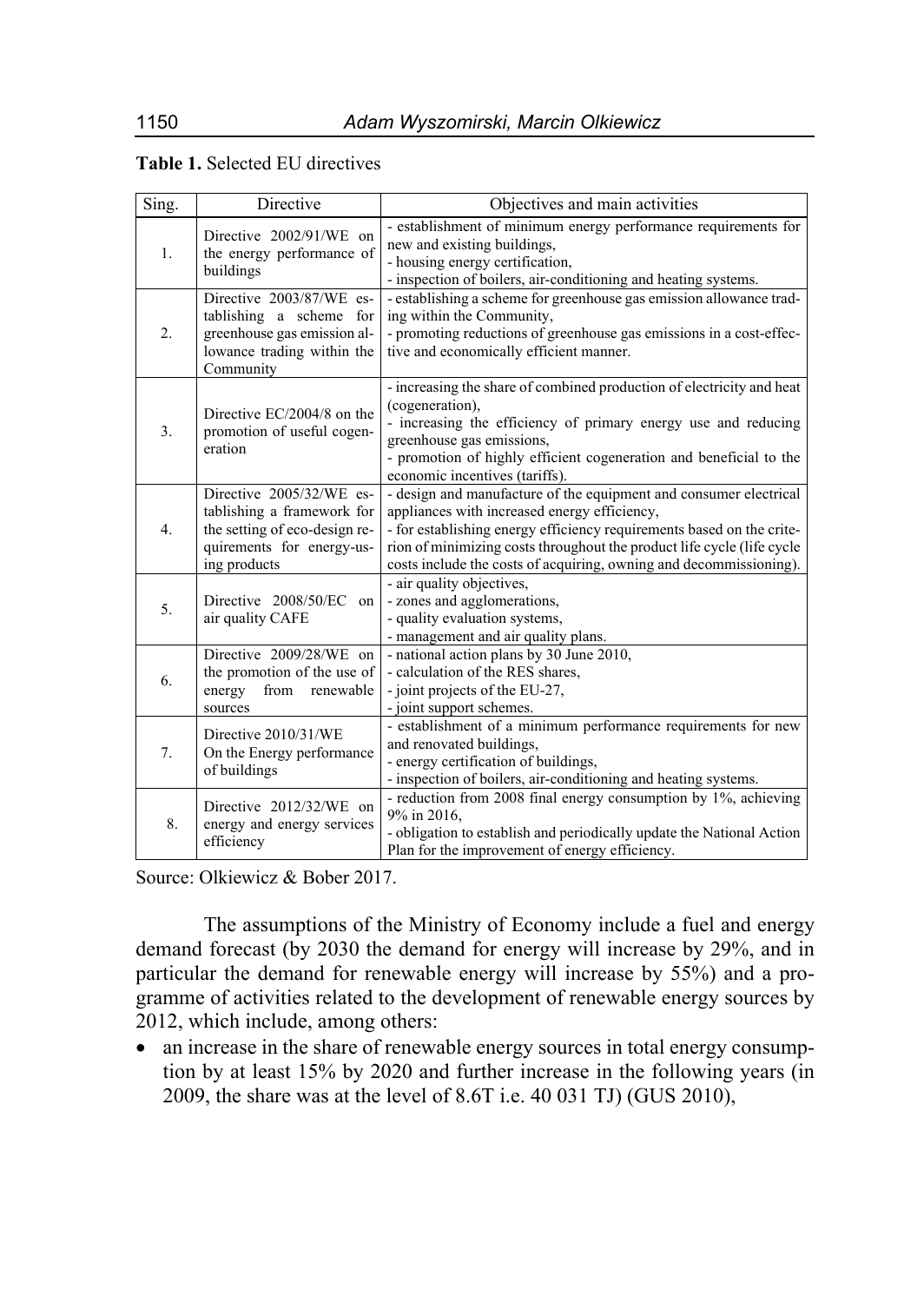- increase to 10% of the share of biofuels in the transport fuel market and increase of the use of second-generation biofuels,
- increase in the degree of diversification of supply sources by 2020 and creating optimal conditions for the development of dispersed energy generation based on locally available raw materials.

One of the most important points of the development strategy are restrictions on energy production using RES and the widespread use of green technologies by both producers and consumers, particularly in terms of legal conditions. The most frequently mentioned legal barriers include:

- problems with new power connections
- $\bullet$  the lack of a clear definition of the division of costs related to the modernization and adaptation of the power grid between the investor and the operator,
- disproportionate differences in the determination of connection costs per 1 MW of capacity,
- difficult procedure under the scheme of applying for the issuance of connection conditions,
- interpretation of the definition of energy sources, such as waste,
- frequent changes in the amount of subsidies for the purchase of technology or connections.

The constantly changing legal conditions in the Polish and EU energy system cause that large investments in the implementation of pro-environmental measures are postponed because of the uneconomic calculation and the lack of local and regional support for this type of investments. Therefore, more and more often, business and local government entities are being forced to create distributed energy systems using local production sources and to create innovative technological solutions, in products as well as production processes, which minimize energy consumption and  $CO<sub>2</sub>$  emissions, which closely correlates with the concept of environmental corporate social responsibility.

## **3. Actions for environmental corporate social responsibility – Renewable energy sources**

Growing expectations, awareness, responsibility, the need for action by many countries and global organizations in the field of environmental protection and the introduction of all restrictions, including  $CO<sub>2</sub>$  emissions, as well as increased consumption, make it necessary to implement new, innovative energy production technologies, e.g. from renewable sources (RES). By reducing  $CO<sub>2</sub>$ emissions, the economies of various countries have begun to implement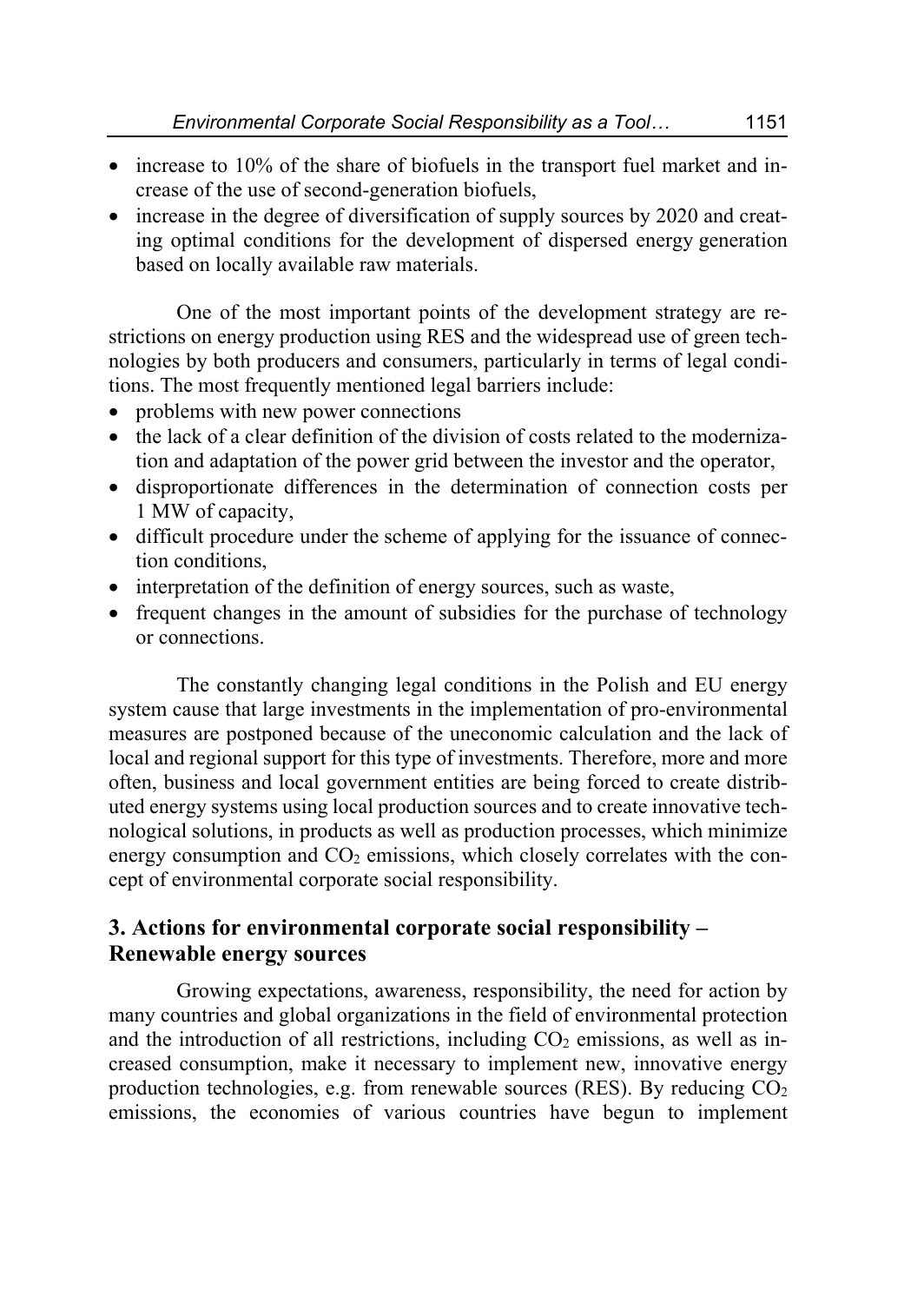production systems based mainly on traditional mine energy resources processed in power plants and refineries, as a result of the implementation of the ECSR.

Poland has also made efforts to minimize environmental destruction within the framework of ECSR activities. The highest demand for final energy from petroleum products (22.4 Mtoe) was determined, as well as for energy from coal (10.9), natural gas (9.5 Mtoe) and energy from renewable sources (4.6 Mtoe). Analyzing the existing demand, it is forecast that by 2030 the situation will change radically and the energy demand is to be met with a greater share of oil products (27.9 Mtoe), natural gas (12.9 Mtoe) and renewable energy (6.7 Mtoe). (Ministerstwo Gospodarki 2010).

These assumptions mean that investments will increasingly be directed towards activities promoting new energy sources, including low or zero-carbon renewable. Various technologies, such as biomass incinerators plants, biogas plants, wind farms, solar and photovoltaic systems, can be used for the main sources (providing green connection energy) of biomass, solar, wind and geothermal energy. Such a large possibility of using energy sources is of great importance, because there is still a growing demand trend for energy in Poland. This shows, for example, an increase of primary energy consumption per capita from 101.2 GJ in 2009 to 113.9 GJ in 2010, with the total primary energy consumption in Poland in 2010 amounting to 4351.8 PJ2 (GUS 2010a).

The need to increase the share of renewable energy sources in overall energy consumption is becoming more and more important due to the significantly increasing trend in energy demand. Changes in environmental measures that are in line with the ECSR and aim, inter alia, at reducing emissions of unwanted greenhouse gases and improving awareness among market participants and the general public are necessary. In order to increase the activation of investments aimed at the construction of ecological power plants, sewage treatment plants and other sensitive objects of the local self-governments and to make the local and regional area more attractive, an analysis of the investment attractiveness of renewable ecological activities has been created.

It should therefore be stressed that the national territorial potential, taking into account the factors of production (sun, wind, biomass, geothermal energy, etc.), is suitable for investing (as part of renewable energy sources) in modern, capital-intensive, innovative technological solutions, i.e. thermal power plants, biogas plants or agro-refineries. This means that ECSR activities can ensure a sustainable development of the country or its specific areas, while implementing pro-environmental measures. However, due to limited financial capacity, small or medium-sized installations are promoted in the country, most often located in rural or urban-rural areas. The assessment of the possibility of carrying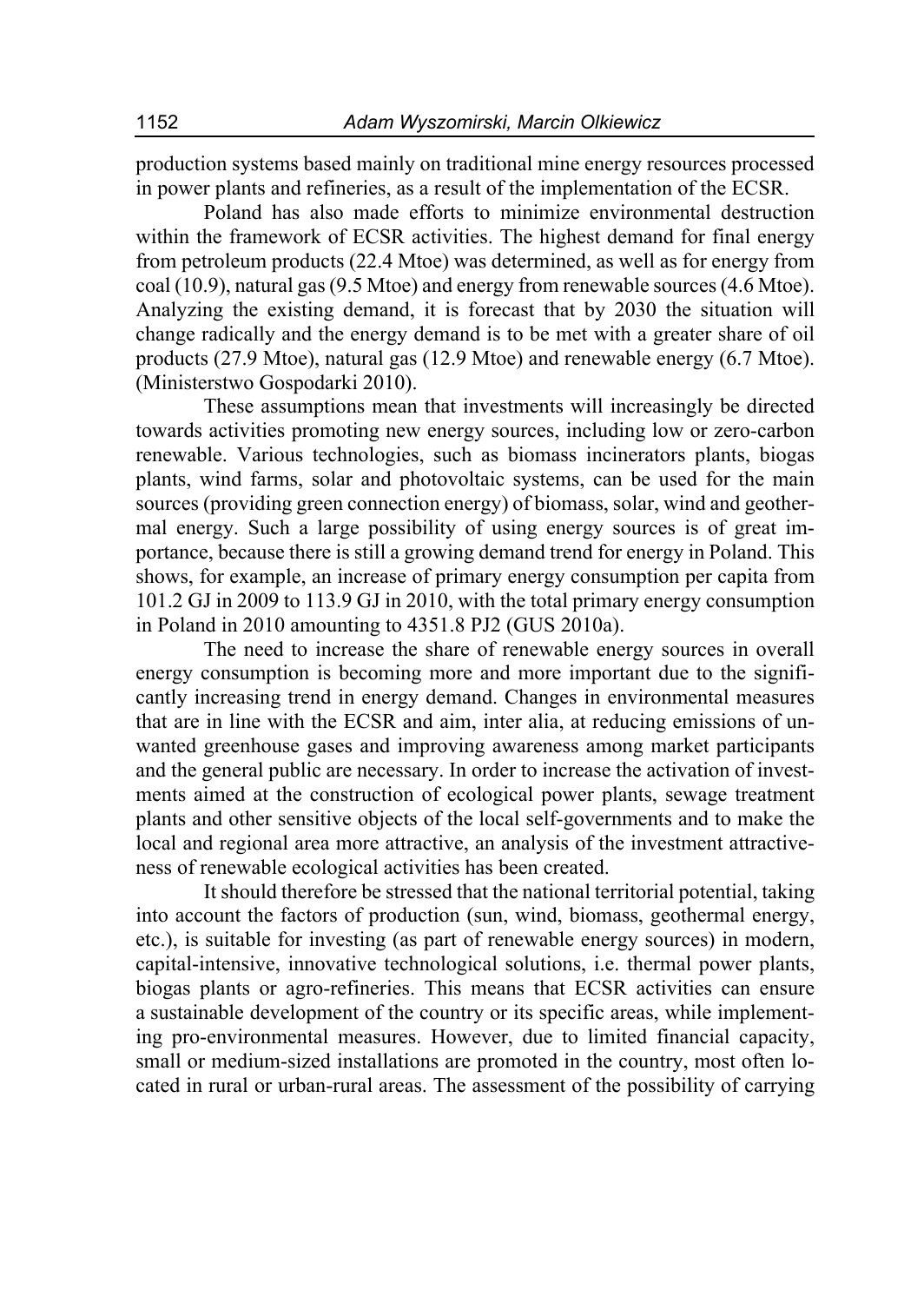out pro-environmental activities has shown the need for local and regional support for:

- creation of appropriate investment instruments (infrastructure, financing, qualified human resources, tax reliefs and exemptions, appropriate relations between local and regional authorities, etc.),
- knowledge transfer between science and entrepreneurship (economy),
- $\bullet$  a right climate an ecological culture of the region.

## **4. Actions for environmental corporate social responsibility – Improving quality in the field of environmental protection**

Evolutionary changes in governance, the development of entrepreneurship, the growing needs of stakeholders, environmental degradation, global warming, etc. led to, among others:

- modern management of organizations,
- the need to take account of environmental protection elements in production and quality management processes,
- increased awareness of the need to care for and improve the environment,
- improvement of environmental performance processes.

Modern governance of organizations, including of local self-governments, is caused by a change in the way of thinking, creating policies and strategies of action from central (autocratic) to decentralized (participatory), focused on long-term social and economic development of regions. Such model (standardized) governance makes it possible to create quantitative, task-oriented and qualitative correlations, ensure security (including those related to environmental protection (PKN 2016) in the region, strengthen administrative units and focus on market shareholders(especially entrepreneurs and residents (O'Sullivan & Dooley 2009), which is closely linked to the idea of the concept of environmental corporate social responsibility.

It should be assumed that the optimization of activities aimed at creating an appropriate environmental policy determines the process approach based on management instruments, and quality management in particular (PKN 2015). The need for constant monitoring, improvement, identification of newly emerging threats, as well as chances and opportunities, e.g. for investment, increasing competitiveness, economic attractiveness and local and regional as well as social and economic potential provides an opportunity for responsible governance aimed at improving quality, pro-quality measures, within the framework of environmental protection.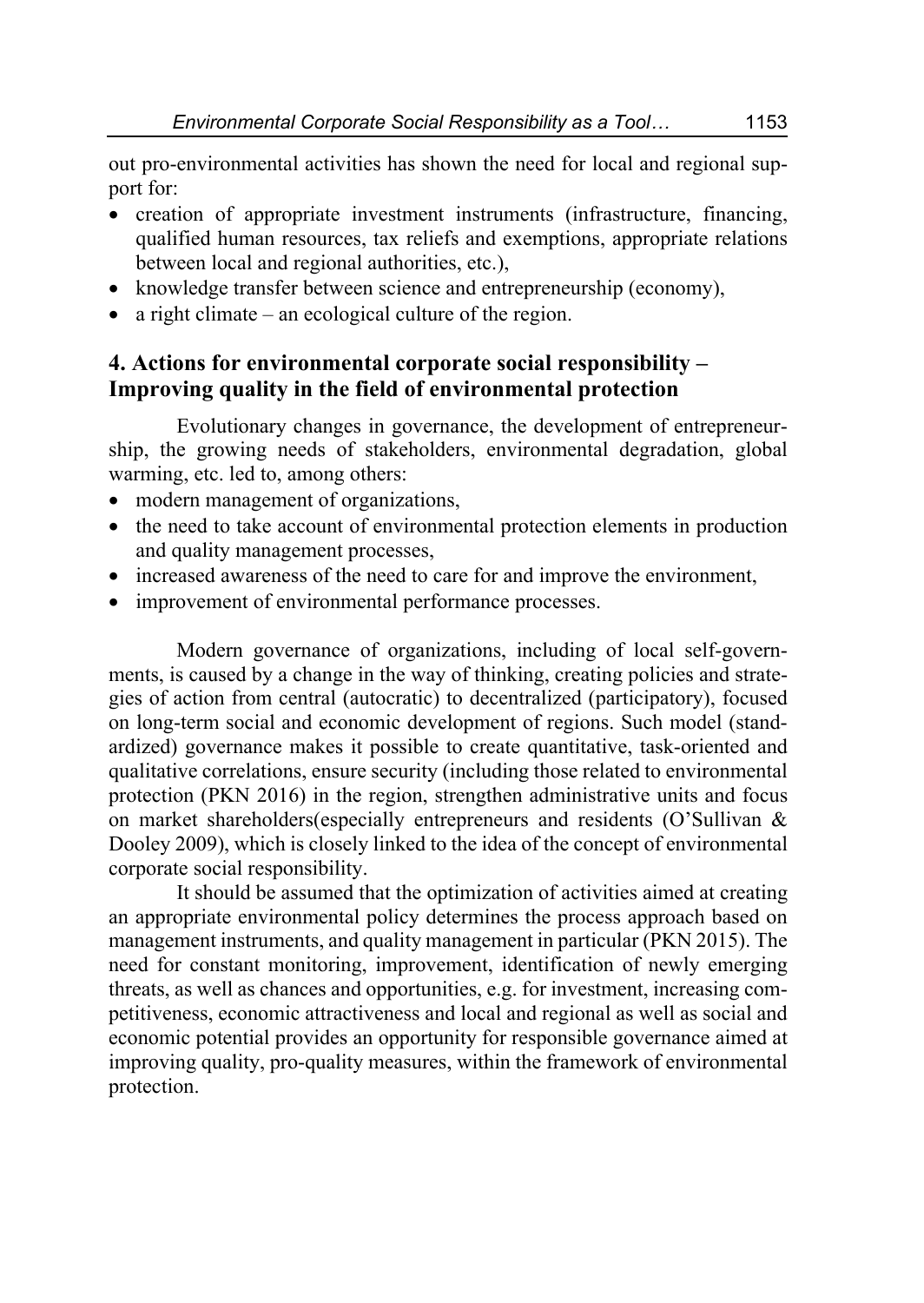The instruments of quality management used in modern environmental protection activities are to have a significant, long-lasting impact on the shape, effectiveness and efficiency of the adopted system solutions. Due to the importance and the need to conduct radical measures aimed at improving the environment, guaranteeing the achievement of the assumed parameters, the formal modern quality management instrument implemented according to standards (developed and improved over the years and adopted) allow to ensure the maximum level of quality, safety, satisfaction, development, etc. as part of the implemented (production) processes. Such management instruments include international management systems according to the ISO family of standards. In its general assumption, management systems can be classified as tools for long-term activities relating through: quality policy, hierarchization of goals, tasks, identified processes and parameterization, to all areas of the organization as well as relations created with market shareholders. Within the framework of management systems, the following can be distinguished:

- quality management and/or quality assurance systems (ISO  $9001 -$  Quality Management System; ISO 13485 – Quality Management System for manufacturers of medical devices; ISO/ TS 16949 – Quality Management System for automotive manufacturers, etc.),
- strategic management systems (BS 25999/ ISO 22301 Business Continuity Management System, ISO 26000 – Social Responsibility Management System, etc.),
- environmental management systems (ISO 14001 Environmental Management System; EMAS – Eco-Management and Audit Scheme; ISO 50001 – Energy Management System, etc.),
- risk-based management systems,
- health and safety management systems,
- food safety systems,
- management system of the laboratory or inspection body,
- and others.

ISO 14001 is the most widely used management system, which incorporates the elementary basis of pro-environmental activity correlated with the idea of ECSR *Environmental Management Systems* according to the PN-EN ISO 14001:2015-9 standard, complements the organization's comprehensive management system that identifies existing and potential environmental threats, as well as indicates ways to reduce and prevent them. The environmental management system, due to its multidimensional and multi-faceted approach to potential threats, as well as meeting certain requirements, makes the costs of adjusting the organization and maintaining the system, ensuring the clients that the offered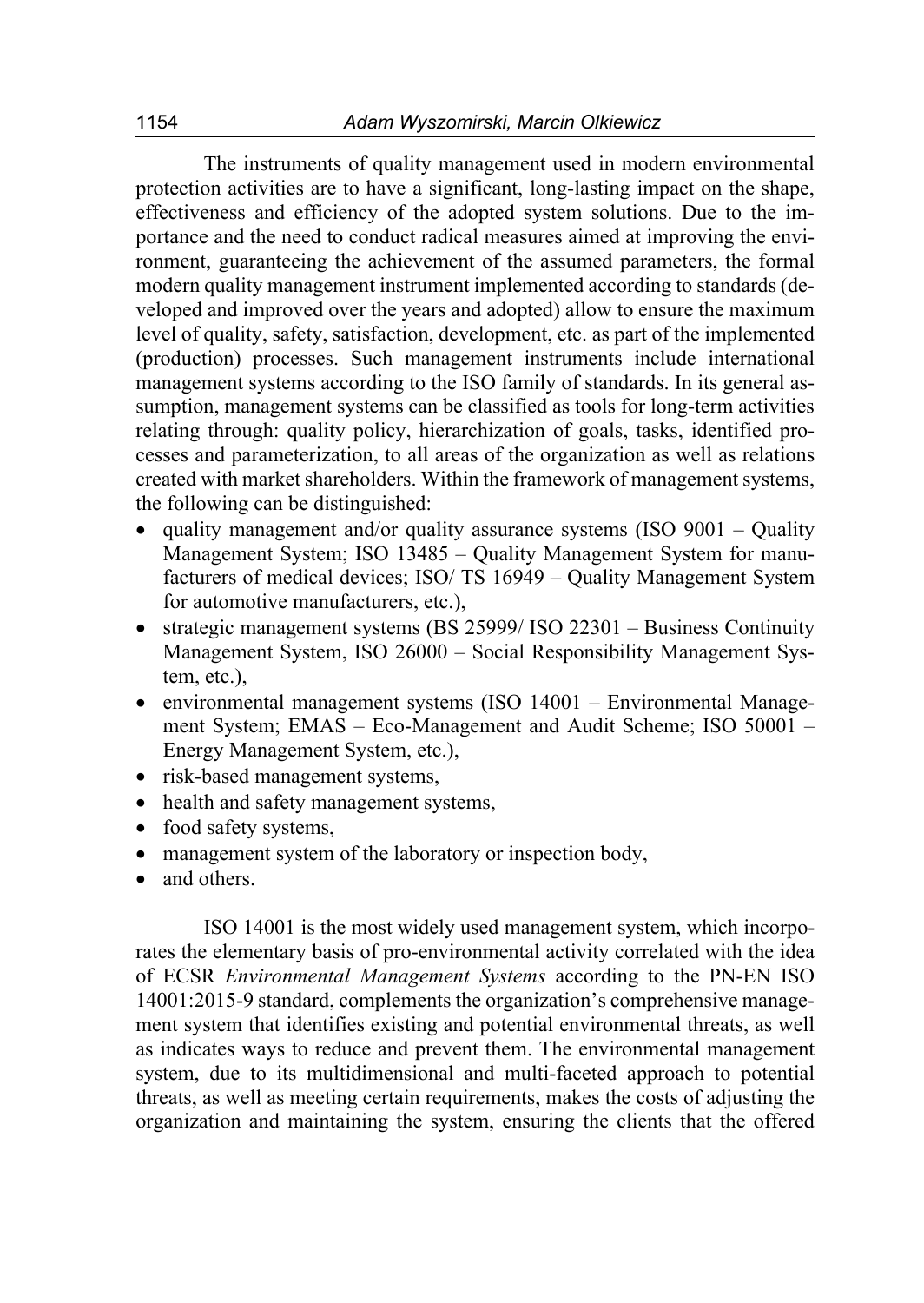products and production process comply with all environmental requirements, very capital-intensive and time-consuming. Perhaps that is why this system is not very successful, as Table 2 presents in comparison with the enterprise management system from the Table 3.

|  |  | <b>Table 2.</b> Number of entities certified under ISO 14001 for the period 2006-2017 |
|--|--|---------------------------------------------------------------------------------------|
|  |  |                                                                                       |

| Year   | 2006  | 2007   | 2008 | 2009 | 2010  | 2011 | 2012 | 2013 | 2014 | 2015 | 2016 | 2017                                                                                   |
|--------|-------|--------|------|------|-------|------|------|------|------|------|------|----------------------------------------------------------------------------------------|
| Total  |       |        |      |      |       |      |      |      |      |      |      | [128211] 154572 188574 222974 239880 243393 260852 27386 1 296736 319496 346147 317941 |
| Europe | 55919 | 650971 |      |      |       |      |      |      |      |      |      | 78118 89237 103126 101177 111807 115764 119072 119754 120595 111133                    |
| Poland | 837   | 089    | 5441 | 1500 | 17931 | 1900 | 2014 | 2220 | 2208 | 2798 | 3184 | 2921                                                                                   |

Source: own work on basis of data from: ISO Survey 2018

The environmental management system in accordance with the PN-EN ISO 14001 standard is therefore aimed at pro-environmental activities that increase environmental safety while maintaining quality, economy and process optimization. It is worth noting that the environmental management system can exist independently, focused on environmental quality and safety, or together with another system of the ISI family, e.g. ISO 9001, as an integrated management system. That is also due to the fact that ISO 9001 refers to an organization's management system and is therefore the most widespread (Table 3) and has a structure that complies with other ISO family standards.

**Table 3.** Number of entities certified under ISO 9001 for the period 2011-2017

| Year   | 2011    | 2012   | 2013    | 2014    | 2015    | 2016    | 2017    |
|--------|---------|--------|---------|---------|---------|---------|---------|
| Total  | 1009845 | 017279 | 1022877 | 1036321 | 1034180 | 1105937 | 1055028 |
| Europe | 459367  | 469739 | 458814  | 453628  | 439477  | 451415  | 386009  |
| Poland | 0984    | 10105  | 10527   | 9574    | 10681   | 12152   | 11846   |

Source: own work on basis of data from: ISO Survey 2018

A broader analysis of a country's environmental certificate density ratio expressed in the number of certificates per million inhabitants and the GDP per capita rate for each country calculated in accordance with the purchasing power parity method is presented in the publication Implementation of ISO 14001 standard in the European Union countries (Olkiewicz et al. 2019).

Another significant management system within the framework of comprehensive environmental protection measures is the energy management system ISO 50001:2012 that replaced the BS EN 16001:2009 standard. The new standard had significant differences in approach to energy management, as BS EN 16001:2009 focused on the energy aspects of environmental protection (contained in ISO 14001) while ISO 50001:2012 focused exclusively on the use and consumption of energy.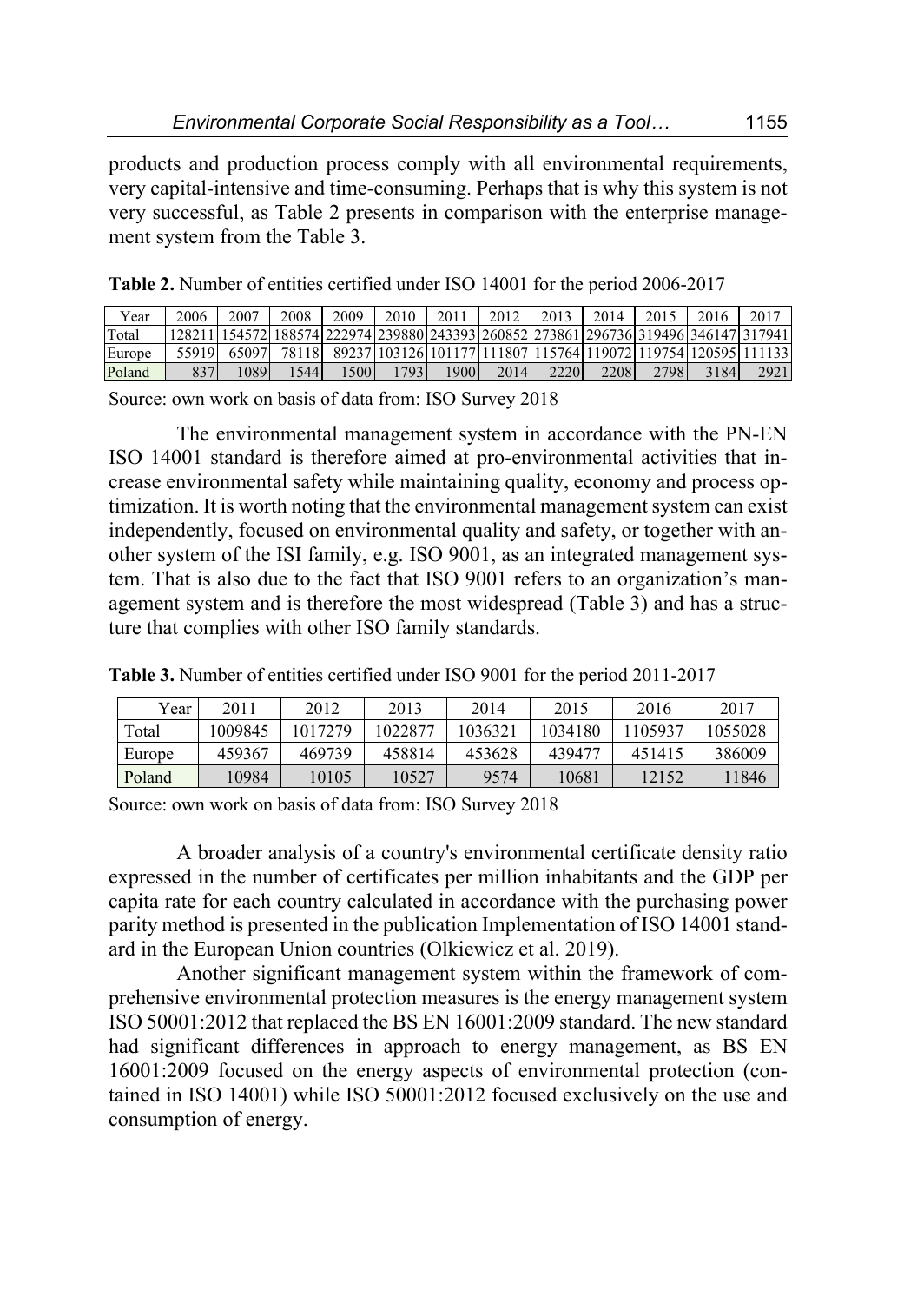The new management standard has been developed to meet emerging needs and market requirements in the provision of energy services, ensuring that energy performance is improved and energy efficiency is achieved through the definition of appropriate energy consumption and use indicators, leading to reductions in costs and greenhouse gas emissions. Due to its membership in the ISO series of standards, the system is integrated with other systems such as ISO 9001 or ISO 14001.

The management system in accordance with the ISO 50001:2012 standard applies to all types and sizes of organizations, regardless of the industry, geographical location, cultural and social conditions (it proves its flexibility and functionality). It is particularly important for organizations operating in energyintensive industries, which also have to meet the requirements and regulations on greenhouse gas emissions. The analysis of the literature shows that the ISO 50001:2012 standard can significantly reduce energy consumption by up to 60% (Olkiewicz & Bober 2017), which is why it is becoming increasingly popular, as shown in the Table 4.

**Table 4.** Number of entities certified under ISO 50001 for the period 2011-2017

| Vear.  | 2011 | 2012           | 2013                | 2014 | 2015  | 2016  | 2017  |
|--------|------|----------------|---------------------|------|-------|-------|-------|
| Total  | 459  | 2236           | 4826                | 6765 | 11985 | 20216 | 21501 |
| Europe | 364  | 1919           | 3993                | 5526 | 10152 | 17102 | 7655  |
| Poland | ∸    | $\overline{1}$ | $\mathcal{L}$<br>∠∠ | 38   | 74    | 112   |       |

Source: own work on basis of data from: ISO Survey 2018

Efficient energy management is one of the main determinants of development and environmental protection, creating regional energy policies in the process of efficient use of energy resources and regulation of greenhouse gas emissions, which is why it also forms part of the ECSR.

To sum up, through continuous monitoring and research of degradation phenomena, the use of formal environmental management systems allows for the identification of best pro-environmental activities (practices) that guarantee environmental improvement and increase environmental awareness among market shareholders. The best-suited concept for such activities is the Environmental Corporate Social Responsibility (ECSR) concept based on the ISO 26000 standard.

### **5. Conclusions**

Environmental issues, and in particular its care for it, has become the main determinant of modern management of organizations, as evidenced by various publications in the literature. The increasing awareness of the importance of environmental issues in a given country, company or household results in greater activity in pro-ecological activities. The analysis carried out in this publication has shown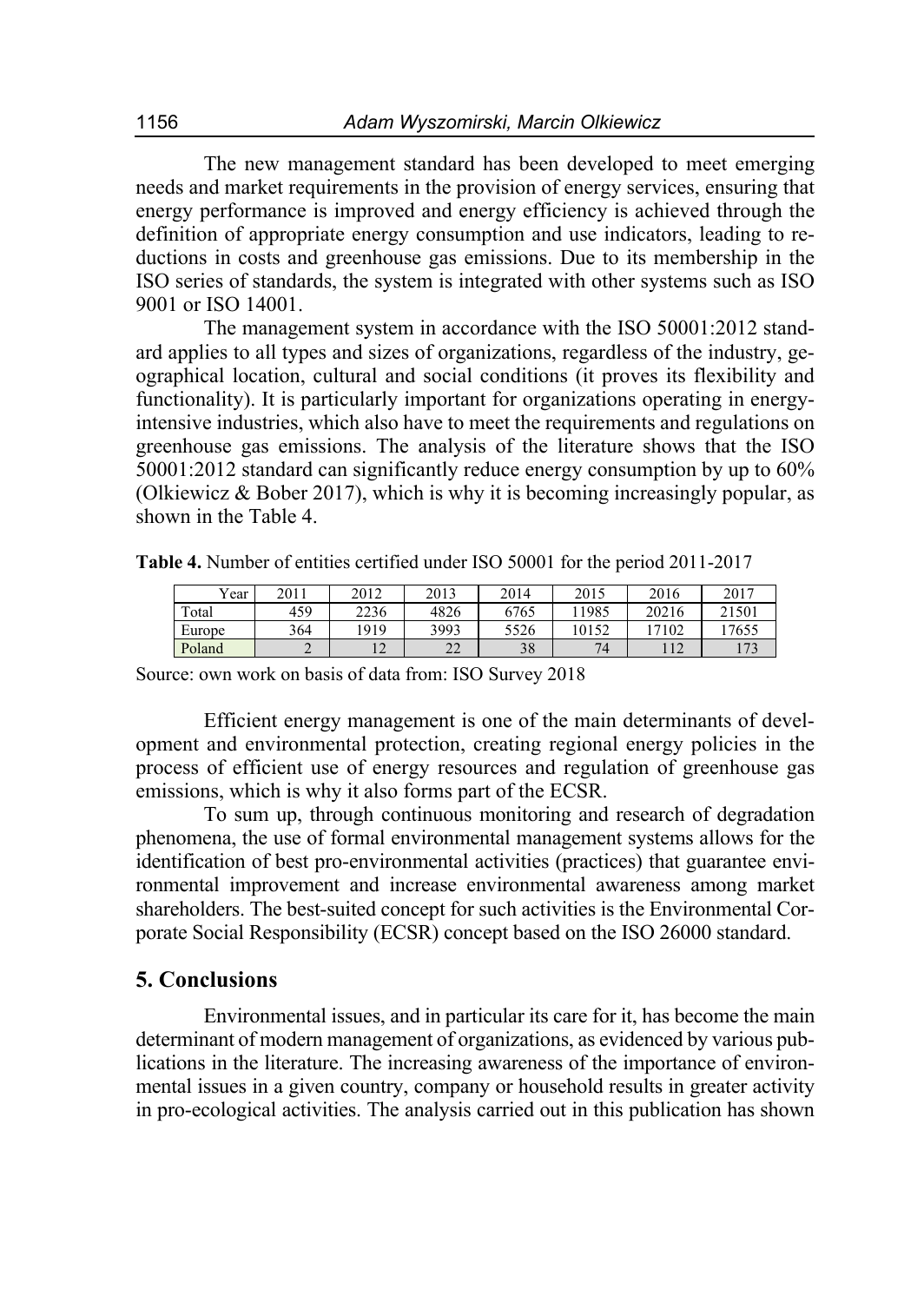that social and economic changes force organizations to implement or adopt proenvironmental solutions that are compatible with both international management systems (ISO 9001, ISO 14001, ISO 50001) and responsible practices as well as environmental corporate social responsibility (ECSR). In other words, compliance by business entities with pro-quality requirements or with recommendations and an appropriate, documented pro-quality policy.

It is worth noting that the idea of ECSR implemented by companies has a significant impact on the role and attitude of citizens towards environmental issues. There are also positive changes among ECSR users related to: building a stable development of the organization (pro-environmental organization, business success), reputation (building trust in the company or its products, loyalty, increased number of customers, etc.), easier ability to attract and retain employees (respecting employee rights, ethical behavior, etc.), better relations with market stakeholders (customers, suppliers, contractors, media, etc.) and quality of life. It should be kept in mind, however, that building a responsible environmental action strategy is a long-term process and requires appropriate resources, sometimes-innovative solutions that will bring the desired environmental and non-environmental effect in the future.

### **References**

- Andersone, I., Gaile-Sarkane, E., Aramina, D. (2010). Socially Responsible Marketing: Theory and Praxis. *Scientific Journal of Riga Technical University, 20*, 11.
- Basu, K., Palazzo, G. (2008). Corporate Social Responsibility: a process model of sense making. *Academy of Management Review, 33*(1), 102.
- Berry, R.J. (2006). *Environmental stewardship: Critical perspectives, past and present*. London: T&T Clark.
- Bober, B., Olkiewicz, M., Wolniak, R. (2017). Analiza procesów zarządzania ryzykiem jakości w przemyśle farmaceutycznym. *Przemysł chemiczn*y*, 96*(9), 1818-1819.
- Bormane1, S., Škiltere, D., Batraga, A. (2017). Sustainability: economic, environmental and public ISSUES. Marketing possibilities. *Regional Formation and Development Studies, 3*(23), 21-35.
- Caillaud, S., Bonnot, V., Ratiu, E., Krauth-Gruber, S. (2016). How groups cope with collective responsibility for ecological problems: Symbolic coping and collective emotions. *British Journal of Social Psychology, 55*, 297-317.
- Callan, S.J., Thomas, J.M. (2009). Corporate financial performance and social performance: An update and reinvestigation. *Corporate Social Responsibility and Environmental Management, 16*(1), 61-78.
- Chandler, D. (2016). *Strategic Corporate Social Responsibility: Sustainable Value Creation*. London: Sage.
- Chiarini, A., Vagnoni, E. (2017). Differences in implementing corporate social responsibility through SA8000 and ISO 26000 standards: Research from European manufacturing. *Journal of Manufacturing Technology Management, 28*(4), 438-457.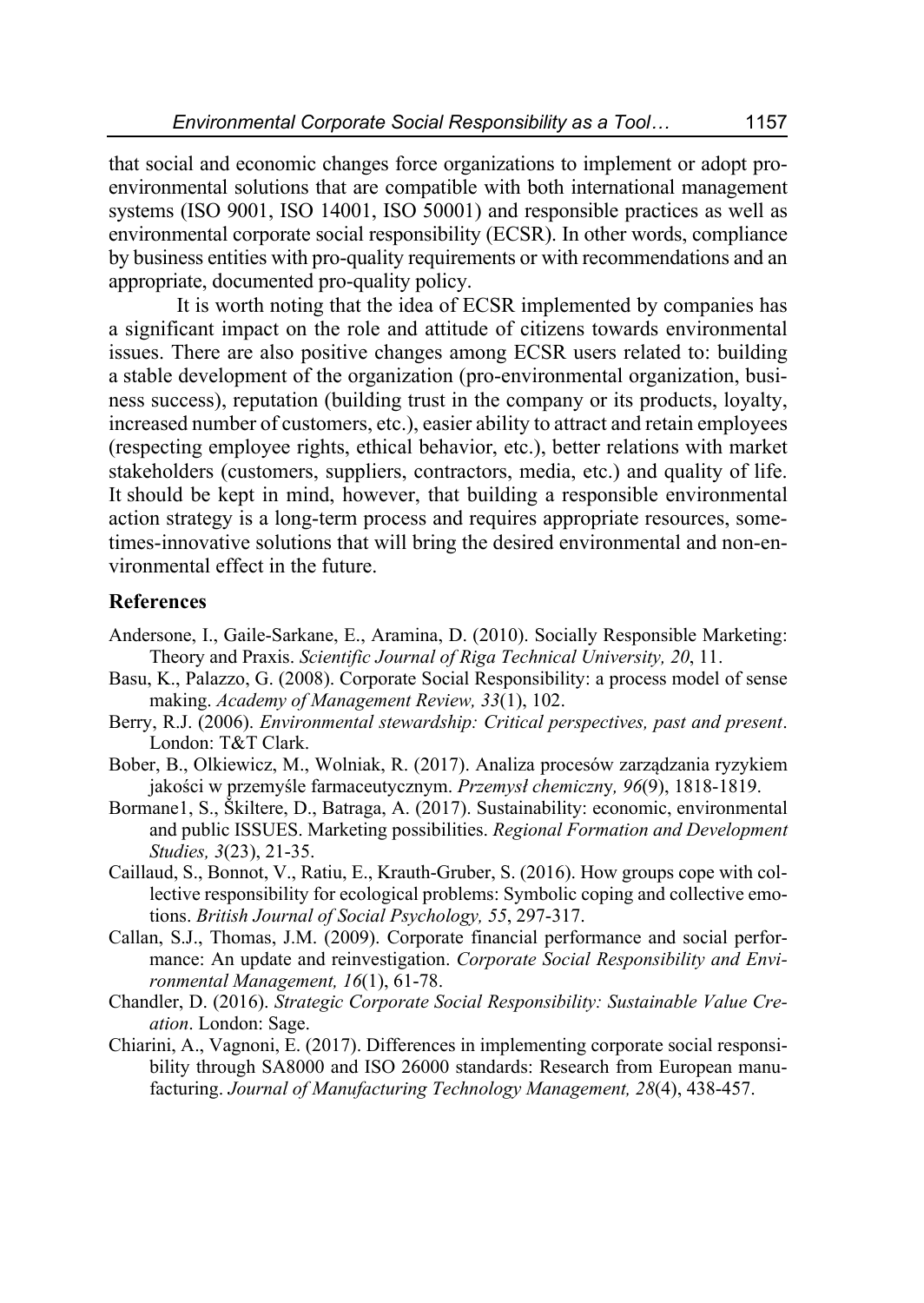- Commission of the European Communities, *Green Paper Promoting a European Framework for Corporate Social Responsibility*, COM 366, Brussels 2001.
- Cuesta-Valiño, P., Rodríguez, P., Núñez-Barriopedro, E. (2019). The impact of corporate social responsibility on customer loyalty in hypermarkets: A new socially responsible strategy*. Corp Soc Resp Env Ma*., *26*, 761-769.
- *Discovering ISO 26000 provides a basic Understanding of the voluntary International Standard ISO 26000:2010, Guidance on social responsibility*, (2018), Genčve: International Organization for Standardization.
- Dobers, P. (2009). Corporate Social Responsibility: Management and Methods. *Corp. Soc. Responsib. Environ. Mgmt*, *16*, 185-191.
- *Energia ze źródeł odnawialnych w 2009 r*. (2010). Warszawa: GUS
- Farrow, K., Grolleau, G., Ibanez, L. (2017). Social norms and pro environmental behavior: A review of the evidence. *Ecological Economics, 140*, 1-13.
- Glachant, M. (1994). The setting of voluntary agreements between industry and government. Bargaining and efficiency. *Business Strategy and the Environment, 3*(2), 43-49.
- Golob, U., Podnar, K., Koklič, M., Zabkar, V. (2019). The importance of corporate social responsibility for responsible consumption: Exploring moral motivations of consumers. *Corp Soc Resp Env Ma, 26*, 416-423.
- *Gospodarka paliwowo-energetyczna w latach 2009.* (2010). Warszawa: GUS.
- Homburg, C., Giering, A. (2001). Personal characteristics as moderators of the relationship between customer satisfaction and loyalty – An empirical analysis. *Psychology and Marketing, 18*(1), 43-66.
- Horan, R. D., Fenichel, E.P., Drury, K.L., Lodge, D.M. (2011). Managing ecological thresholds in coupled environmental–human systems*. Academy of Sciences, 108*, 7333-7338.
- Hynes, N., Wilson, J. (2016). I do it, but don't tell anyone! Personal values, personal and social norms: Can social media play a role in changing pro environmental behaviors? *Technological Forecasting and Social Change, 111*, 349-359. DOI: https://doi.org/ 10.1016/j.techfore. 2016.06.034
- Ison, R. (2010). *Systems practice: How to act in a climate-change world*. London: Springer.
- Jabłoński, A., Jabłoński, M., Primus, A., Spytkowska, M. (2010). *Ekologiczna, Społeczna Odpowiedzialność Biznesu. Raport przedsiębiorstw i gmin odpowiedzialnych ekologicznie.* Katowice: Europejskie Forum Odpowiedzialności Ekologicznej.
- Jamali, D., Mirshak, R. (2007). Corporate social responsibility (CSR): Theory and practice in a developing country context. *Journal of Business Ethics, 72(3)*, 243-262.
- Krishnan, S.V. (2011). In defence of social responsibility of business. *Mustang Journal of Business and Ethics, 2*.
- Lindgreen, A., Swaen, V., Johnston, W.J. (2009). Corporate social responsibility: An empirical investigation of U.S. organizations. *Journal of Business Ethics, 85*(2), 303-323.
- Makuch, Ł. (2011). *Normy i standardy społecznej odpowiedzialności biznesu (CSR). Przewodnik po kluczowych standardach społecznej odpowiedzialności biznesu oraz relacjach i współzależnościach pomiędzy nimi zachodzących*, Warszawa: PWE, 11-14.
- Mathevet, R., Bousquet, F., Raymond, C.M. (2018). The stewardship concept in sustainability science and conservation biology. *Biological Conservation*, *217*, 363-370.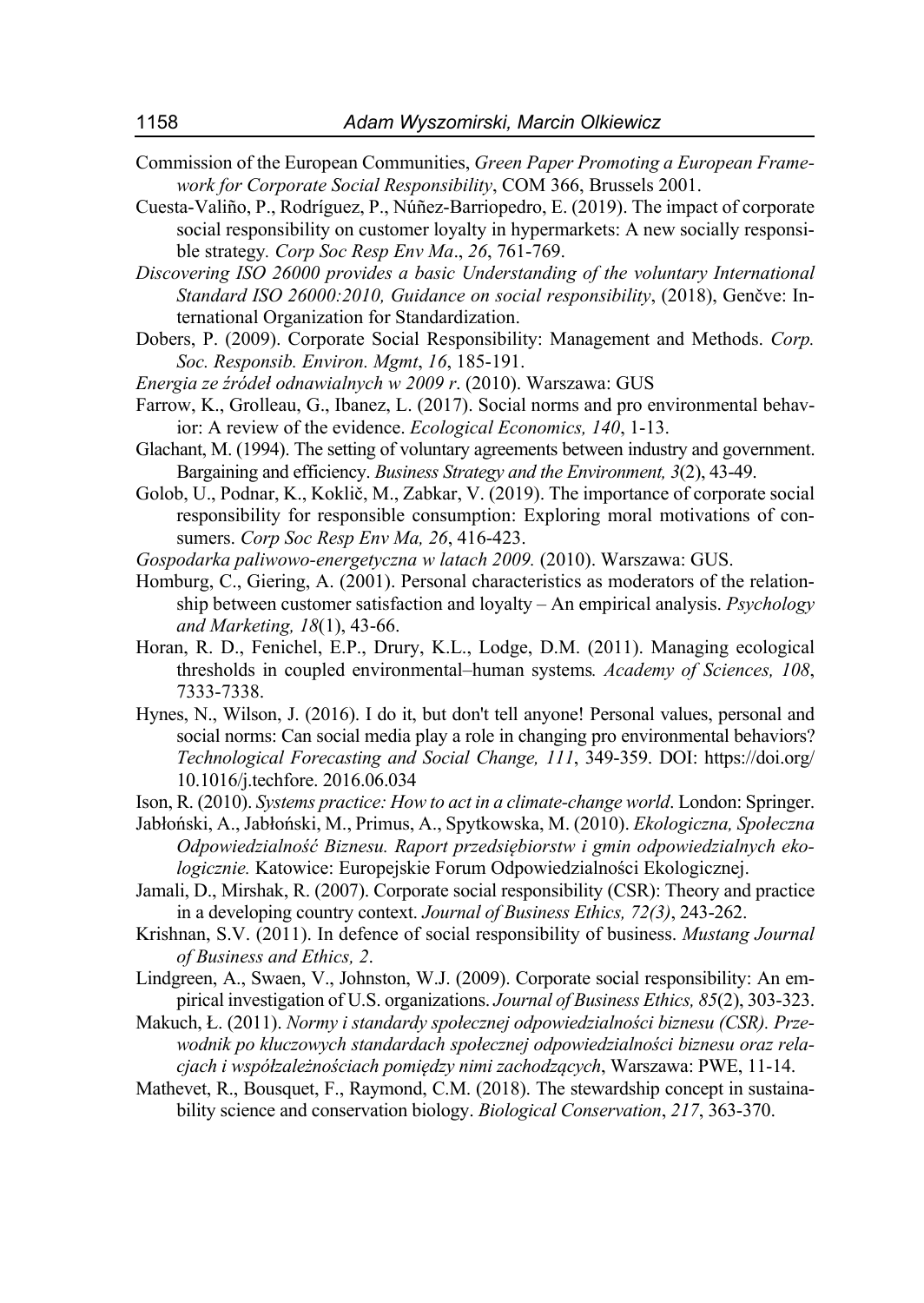- Mathevet, R., Thompson, J., Folke, C., Chapin, F. S., III. (2016). Protected areas and their surrounding territory: Social-ecological systems in the context of ecological solidarity. *Ecological Applications, 26*(1), 5-16.
- Mikkila, M., Toppinen*,* A. Corporate Responsibility Reporting by Large Pulp and Paper Companies*. Forest Policy and Economics, 10*(7-8), 500-506.
- Moon, J. (2007). The Contribution of Corporate Social Responsibility to Sustainable Development. *Sust. Dev*., *15*, 296-306.
- O'Sullivan, D., Dooley, L. (2009). *Applying innovation*. SAGE Publications.
- Olkiewicz, A., Olkiewicz, M. (2020). Does the debtor have to be bankrupt? opportunities and trends proceedings of insolvent entrepreneurs in Poland. *Scientific Papers of Silesian University of Technology. Organization and Management Series, 148*, 579-591.
- Olkiewicz, M. (2018). Quality improvement through foresight methodology as a direction to increase the effectiveness of an organization. *Contemporary Economics, 12*(1), 69-80.
- Olkiewicz, M. (2020). The role of a stakeholder in the quality improvement of an organization. *Scientific Papers of Silesian University of Technology. Organization and Management Series, 143*, 235-245.
- Olkiewicz, M., Bober, B. (2017). Zarządzanie energią determinantą ochrony środowiska. *Zeszyty Naukowe Politechniki Śląskiej. Seria: Organizacja i Zarządzanie, 100*, 365-382.
- Olkiewicz, M., Wolniak, R., Skotnicka-Zasadzień, B. (2019). Implementation of ISO 14001 standard in the European Union countries. *Rocznik Ochrona Środowiska, 21*(2), 868-880.
- Opoku, H.N. (2004). Policy implications of industrial ecology concepts. *Business Strategy and the Environment, 13*, 320-33.
- Oskarsson, K., Malmborg, Fv. (2005). Integrated management systems as a corporate response to sustainable development*. Corporate Social Responsibility and Environmental Management, 12*(3), 121-128.
- Ostrom, E. (2009). A general framework for analyzing sustainability of social-ecological systems. *Science, 325*, 419-422.
- Pacana, A. (2017). *Synthesis of the environmental management system compliant with the ISO 14001*, Philadelphia: Create Space.
- Pacana, A., Lew, G., Kulpa, W. (2017). Rating the quality of implementation of environmental management systems. *Journal of Business & Retail Management Research (JBRMR), 11*(2)*,* 165-169.
- Payne, A. (2006). Corporate social responsibility and sustainable development. *J. Publ. Aff*., *6*, 286-297.
- *PN-EN ISO 14001:2015-9 Systemy zarządzania środowiskowego Wymagania i wytyczne stosowania*. (2015). Warszawa: Wyd. Polski Komitet Normalizacyjny.
- *PN-EN ISO 14004:2016-04 Systemy zarządzania Środowiskowego ogólne wytyczne dotyczące wdrożenia.* (2016).Warszawa: Wyd. Polski Komitet Normalizacyjny.
- *Polityka energetyczna Polski do 2030 roku*. (2009). Warszawa: Ministerstwo Gospodarki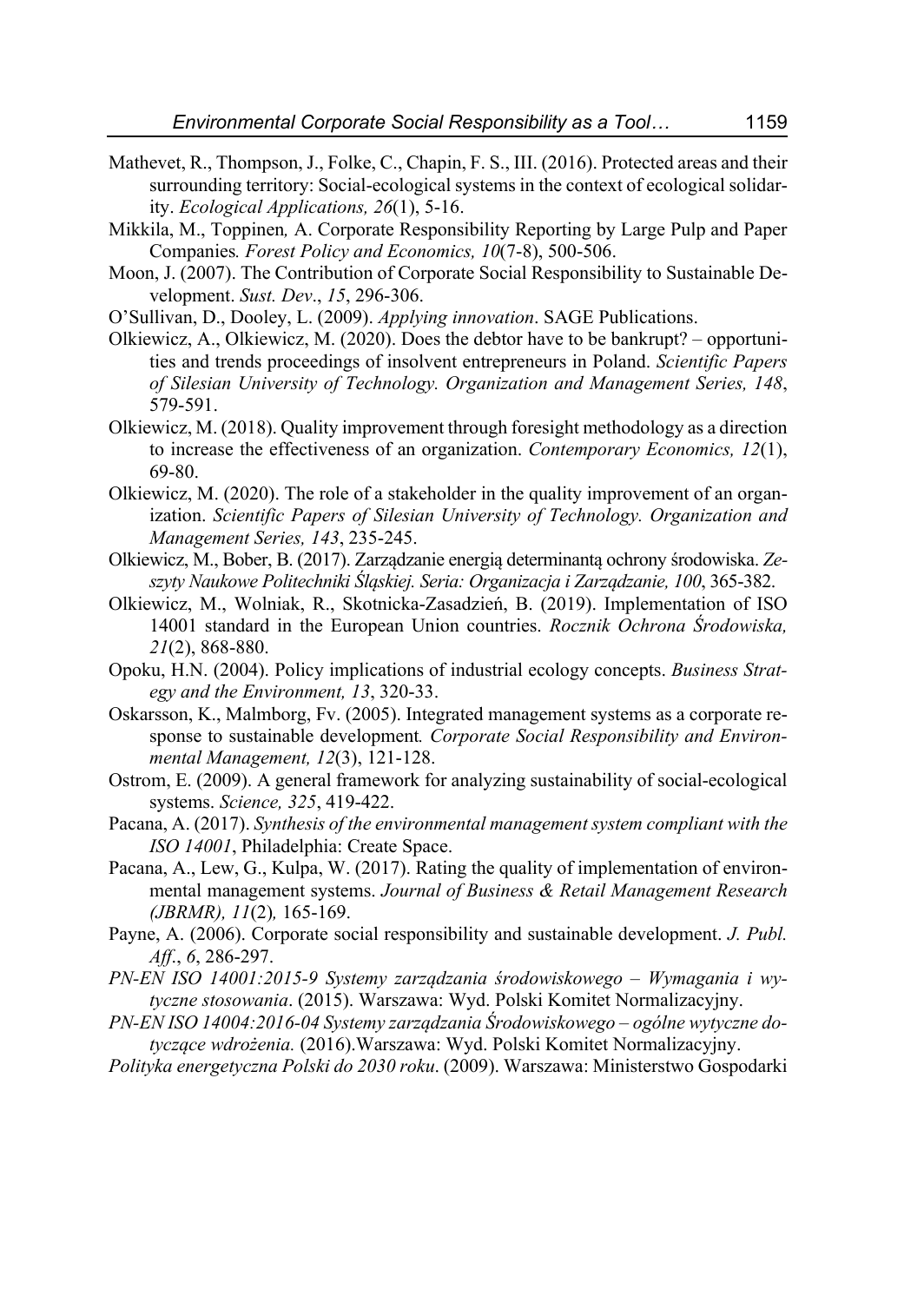- Rasche, A. (2009). Toward a model to compare and analyze accountability standards The case of the UN Global Compact*. Corporate Social Responsibility and Environmental Management, 16*(4)*.*
- Rasche, A., Morsing, M. (2017). *Corporate Social Responsibility: Strategy, Communication*. Cambridge: Governance, Cambridge University Press.
- Raymond, C. M., Reed, M.S., Bieling, C. (2016). Integrating different understandings of landscape stewardship into the design of agri-environmental schemes*. Environmental Conservation, 43*(4), 350-335.
- Rozzi, R., Pickett, S.T.A., Palmer, C. (2015). *Linking ecology and ethics for a changing world. Values, philosophy, and action*. New York: Springer.
- Stern, P.C. (2000). New environmental theories: Toward a coherent theory of environmentally significant behavior. *Journal of Social Issues, 56*(3), 407-424.
- Walker, P.H., Seuring, P.S., Sarkis, P.J., Klassen, P.R. (2014). Sustainable operations management: Recent trends and future directions. *International Journal of Operations & Production Management, 34*(5).
- *What Does Business Think about Corporate Social Responsibility. Part II. Comparison of Attitudes and Practices in Hungary, Poland and Slovakia.* (2005). World Bank.
- Wolniak, R., Jonek-Kowalska, I. (2020). The level of the quality of life in the city and its monitoring, *Innovation – The European journal of social science research*, DOI: 10.1080/13511610.2020.1828049.
- Wolniak, R., Sędek, A. (2009). Using QFD method for the ecological designing of products and services, *Quality and Quantity*, *43*(4), 695-701.
- Wolniak, R., Skotnicka-Zasadzień, B., Zasadzień, M. (2019). Problems of the functioning of e-administration in the Silesian region of Poland from the perspective of a person with disabilities, *Transylvanian Review of Administrative Science, 57E*, 137-155.

#### **Abstract**

The level of environmental safety culture depends on many factors, including the influence of parents and the education system, the media and the quality of life. In the current Economy 4.0, globalization, increasing greenhouse effect, etc., it is the information and education system and the pro-environmental strategic actions undertaken by organizations that are beginning to play a significant role in building awareness and care for the environment. It is precisely the environmental corporate social responsibility, both of state institutions, the legislator, business entities and society (every citizen) that can significantly change the phenomenon of environmental degradation. The aim of the article is to present the essence of ecological corporate social responsibility and the activities undertaken by selected market stakeholders. The analysis carried out implies that ECSR is built through the implementation of pro-environmental stakeholder's actions, e.g. legislative changes, implementation of management systems according to ISO standards, use of renewable energy sources, etc. that aim at ensuring safety or improving the current state of the environment.

#### **Keywords**:

environmental management, social responsibility, ISO 14001, ISO 26000, environmental aspects, environmental corporate social responsibility